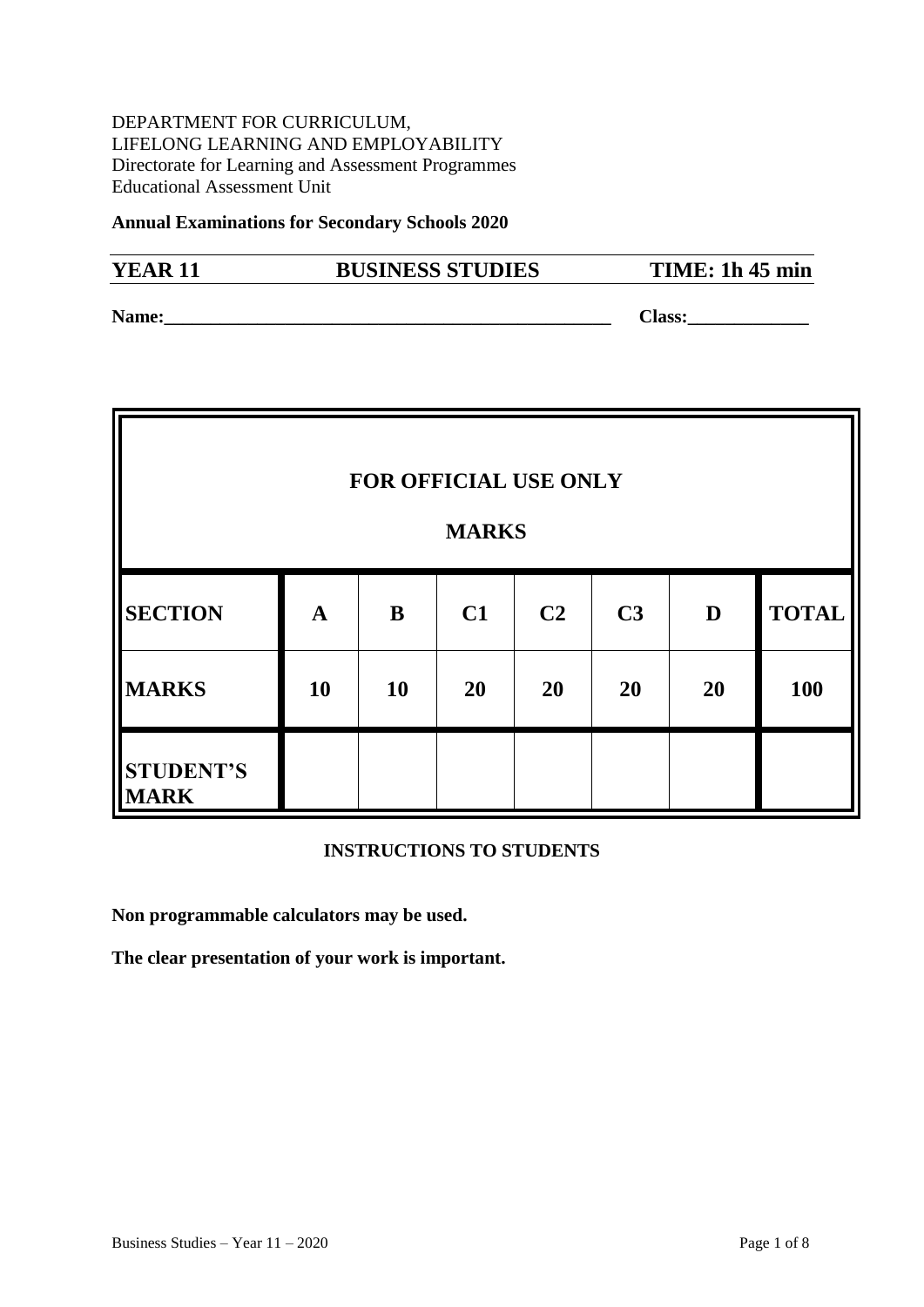### **SECTION A** [10 marks]

**Fill in the blanks below with the appropriate words or terms from the list. Each word or term can be used once only. There are two extra words or terms which are not to be used.**

| trained              | research and development                                                                                       | job specification |  |  |
|----------------------|----------------------------------------------------------------------------------------------------------------|-------------------|--|--|
| recruited            | globalisation                                                                                                  | human resource    |  |  |
| efficiency           | workforce                                                                                                      | motivated         |  |  |
| induction training   | business                                                                                                       | shortlisting      |  |  |
|                      | businesses, because it is directly involved with the employees working in those                                |                   |  |  |
|                      |                                                                                                                |                   |  |  |
|                      |                                                                                                                |                   |  |  |
| should both be high. |                                                                                                                |                   |  |  |
|                      |                                                                                                                |                   |  |  |
|                      | disruptions in production and possibly even closure of the _________________.                                  |                   |  |  |
|                      | One way that the personnel department can help a firm to achieve a satisfied                                   |                   |  |  |
|                      | workforce is to ensure that suitable people are selected,                                                      |                   |  |  |
|                      |                                                                                                                |                   |  |  |
|                      | order to do this, recruitment procedures must be used, which are suitable for the                              |                   |  |  |
|                      | job in question. Appropriate selection procedures should be adopted by                                         |                   |  |  |
|                      | applicants and so eliminating and some contract to the contract of the set of the set of the set of the set of |                   |  |  |
|                      |                                                                                                                |                   |  |  |
|                      | The chosen candidates will then be invited for an interview.                                                   |                   |  |  |
|                      | Once the new employees are in post, they will want to settle down as quickly as                                |                   |  |  |
|                      |                                                                                                                |                   |  |  |
| to take place.       |                                                                                                                |                   |  |  |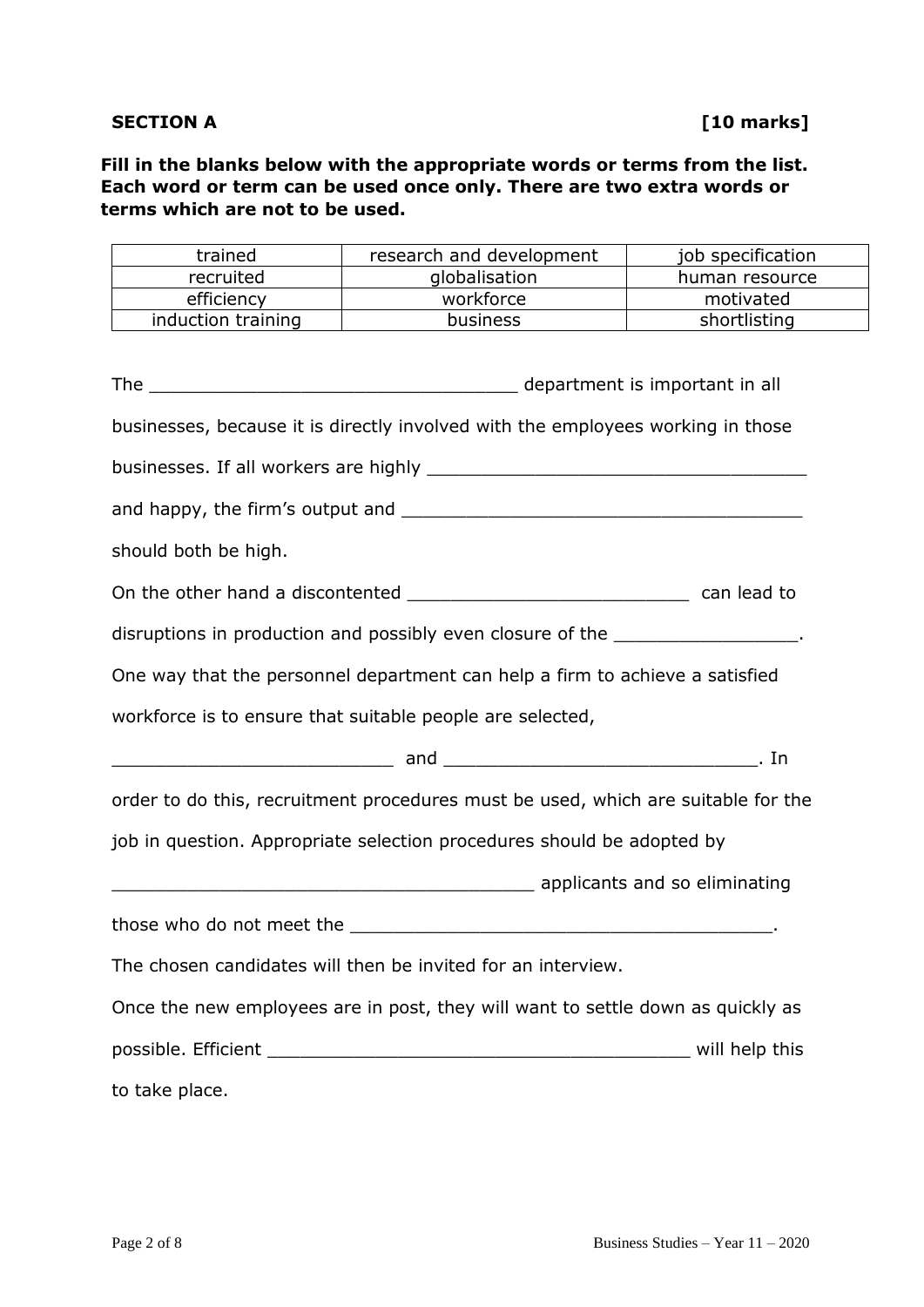# **SECTION B** [10 marks]

### **ANSWER ALL QUESTIONS IN THIS SECTION**

### **Tick () the correct answer in the space provided. Each question carries 1 mark.**

- 1. When a manager asks an assistant manager to carry out a task on his behalf, this is referred to as:
	- (a) recruitment.
	- (b) interviewing.
	- (c) delegation.
	- (d) selection.
- 2. The rent that a business pays annually is classified as:
	- (a) fixed cost.
	- (b) variable cost.
	- (c) current asset.
	- (d) current liability.
- 3. People who apply for a job would have to complete:
	- (a) a job specification.
	- (b) an application form.
	- (c) a job description.
	- (d) a notice.
- 4. Which of the following transactions represents capital expenditure to a sole trader?
	- (a) Expenditure to finance day to day expenses.
	- (b) Business money taken by the owner.
	- (c) Paying water and electricity bill.
	- (d) Buying a new van for the business.

### 5. A firm needs to gather data on customers. Which term describes this?

- (a) Market segmentation.
- (b) Market research.
- (c) Market orientation.
- (d) Market share.
- 6. ABC Co. Ltd.'s cash budget shows:
	- (a) the forecasted profit it will make.
	- (b) the value of its shares.
	- (c) the total revenue earned the previous year.
	- (d) The projected inflows and outflows of the business.

| ▅ |  |
|---|--|
|   |  |
|   |  |

| ═ |  |
|---|--|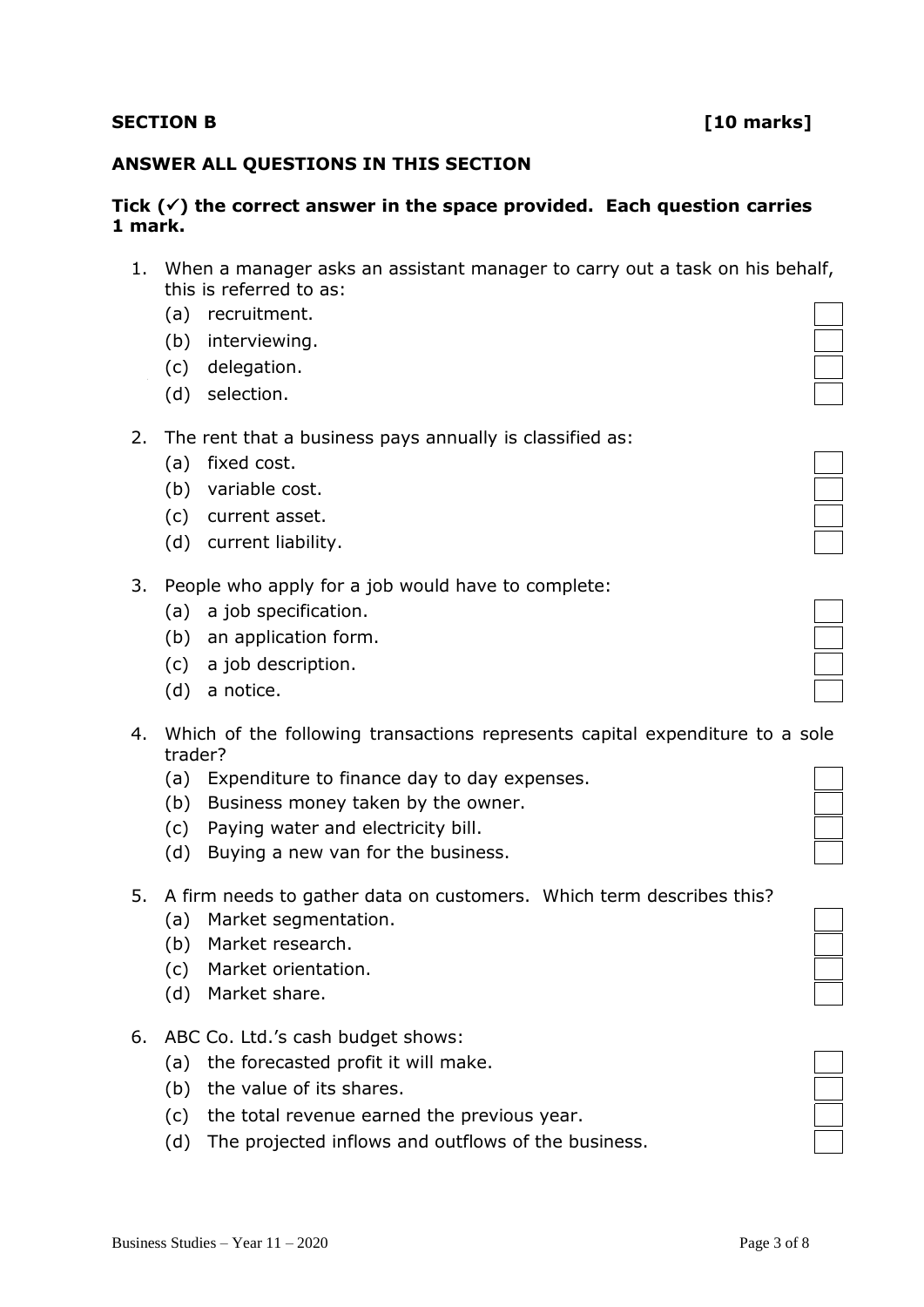## 7. Which of the following forms part of the channel of distribution?

- (a) Shareholder.
- (b) Accountant.
- (c) Retailer.
- (d) Manager.

## 8. In which sector of production would you classify a car showroom?

- (a) Financial sector.
- (b) Tertiary sector.
- (c) Secondary sector.
- (d) Primary sector.
- 9. The result of economies of scale may be:
	- (a) stable unit cost when output increases
	- (b) an increase of unit cost when output increases.
	- (c) less efficient production.
	- (d) a decrease of unit cost when output increases.
- 10. If the variable cost per unit is  $\epsilon$ 10, selling price is  $\epsilon$ 25 per unit and fixed costs are €60,000, then what is the break-even output?
	- (a) 4,000 units
	- (b) 5,000 units
	- (c) 5,500 units
	- (d) 6,000 units

## **SECTION C** [60 marks]

### **Answer all questions in this section on the foolscaps provided. Each question carries 20 marks.**

## **Question 1**

- a. Give one reason to explain why break even analysis is important for a business? (1 mark)
- b. What business studies terms do we use to explain the following business situations:
	- i. Revenues and costs of a business are equal in value.
	- ii. Revenues are greater than costs.
	- iii. Revenues are less than costs. (3 marks)
- c. What is the difference between variable costs and fixed costs? (2 marks)
- d. Explain the term margin of safety. (1 mark)

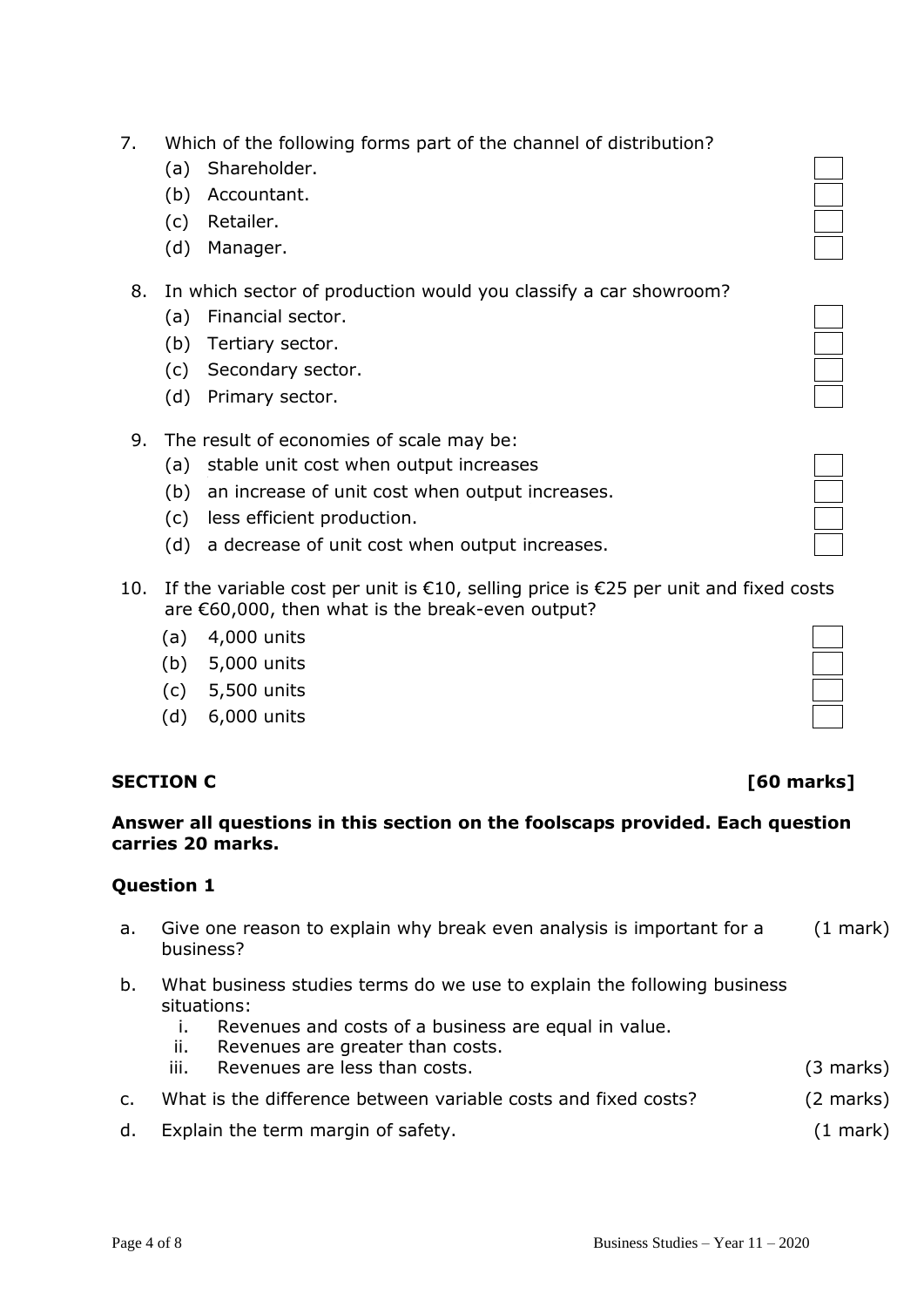e. The following information is related to the costs and revenues of a firm which produces calculators:

| Output                   | Fixed<br>Cost | Variable<br>Cost | Total<br>Cost | Total<br>Revenue |
|--------------------------|---------------|------------------|---------------|------------------|
| Number of<br>calculators | €             | €                | €             | €                |
| 0                        | 300           |                  |               |                  |
| 10                       | 300           | 100              | 400           | 200              |
| 20                       | 300           |                  | 500           |                  |
| 30                       | 300           |                  |               | 600              |
| 40                       | 300           | 400              | 700           |                  |
| 50                       | 300           | 500              | 800           |                  |
| 60                       | 300           | 600              | 900           | 1,200            |
| 70                       | 300           | 700              |               | 1,400            |

The following information is also relevant:-

- Variable costs are €10 per calculator produced;
- Calculators are sold at €20 each.

| Study well the above information and complete the table | (5 marks) |
|---------------------------------------------------------|-----------|
| above.                                                  |           |

| Ш. | Use information from the above table and on a graph paper  |                     |
|----|------------------------------------------------------------|---------------------|
|    | provided, plot the Total Revenue and Total Cost curves     |                     |
|    | (using the appropriate axes), to draw the break-even chart |                     |
|    | and label it.                                              | $(4 \text{ marks})$ |

- iii. On the graph which you have drawn, indicate the following:
	- the break-even point.
	- the area of profit.
	- the area of loss. (3 marks)
- iv. From the graph or otherwise, calculate the profit earned by the firm when it sells 60 calculators. (1 mark)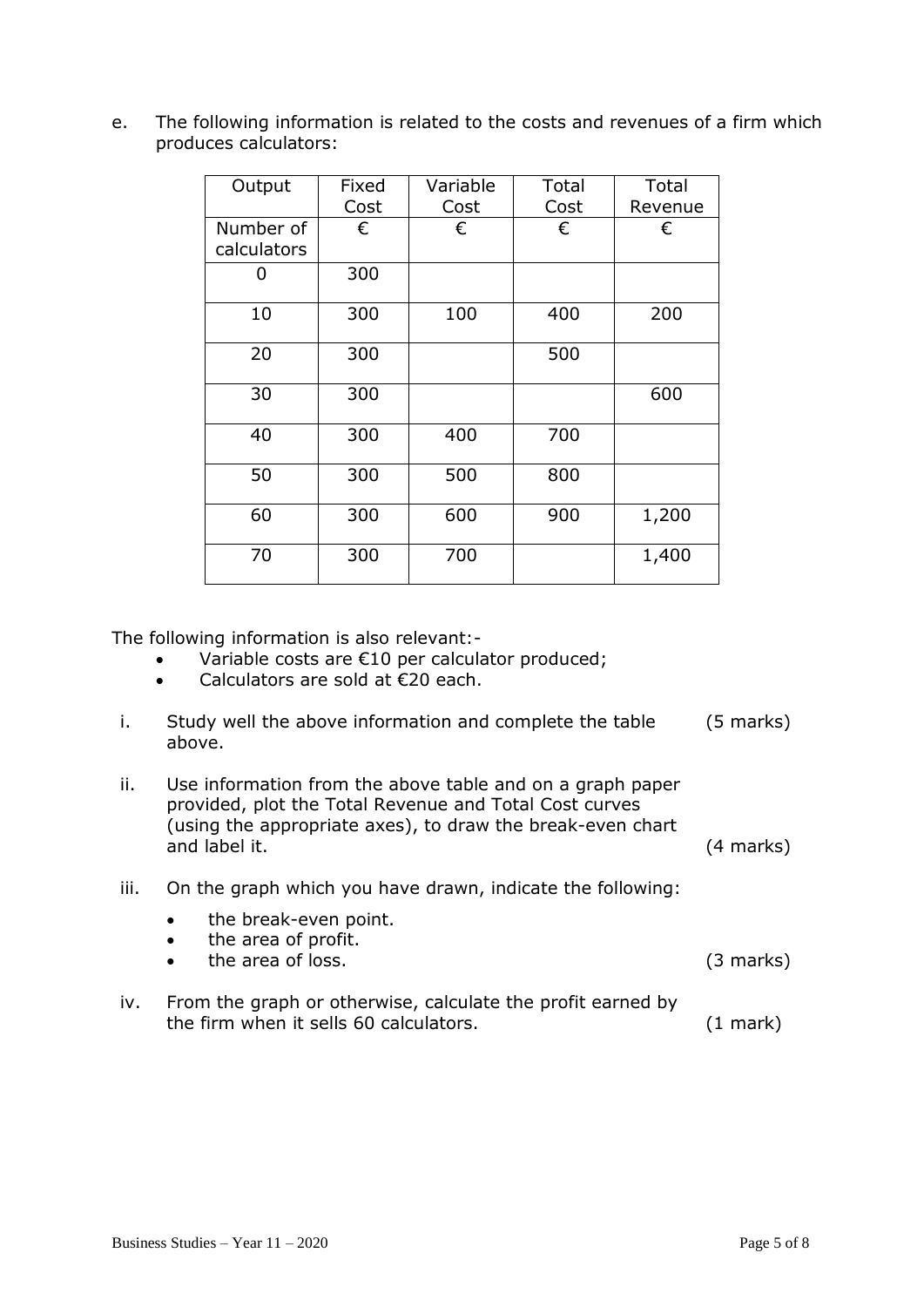# **Question 2**

## **Read the extract below and then answer the questions which follow:**

It is common practice that a trade union which can prove it has the majority of membership among employees in an entity, is granted the right to represent all the workers of such entity in collective bargaining. An inter-union dispute occurs when there are two trade unions claiming to have a majority of members in the same entity.

The Employment and Industrial Relations Act (EIRA 2002), which governs and regulates employment relations, lacks a legal provision for trade union recognition at the place of work. Two examples of inter-union disputes were; A dispute between the General Workers' Union and the Malta Union of Bank Employees over recognition of the clerical and managerial staff at Bank of Valletta. The other one was between the GWU and the Union Haddiema Magħqudin - voice of the workers, over recognition of employees at Arrow Pharm.

The Malta Employers' Association has expressed its concern about these disputes as it claims that disputes among trade unions is damaging industries in the sense that it is "leading to expensive settlements, which weaken competitiveness".

|                | a. Explain the underlined terms.                                                                     |                     |
|----------------|------------------------------------------------------------------------------------------------------|---------------------|
| b.             | What does the Employment and Industrial Relations Act regulate?                                      | $(1 \text{ mark})$  |
| $\mathsf{C}$ . | Describe industrial relations.                                                                       | $(1 \text{ mark})$  |
| d.             | Mention three examples of Maltese trade unions that are mentioned<br>in the above passage.           | (3 marks)           |
|                | e. What are the concerns of the Malta Employers' Association about<br>inter-union disputes?          | $(1 \text{ mark})$  |
| f.             | Mention two aims of a trade union.                                                                   | $(2 \text{ marks})$ |
| g.             | Do you think that trade unions are also important for employers?<br>Give one reason for your answer. | (2 marks)           |
|                | h. What is an industrial dispute?                                                                    | $(1 \text{ mark})$  |
| i.             | Mention four types of industrial actions.                                                            | (4 marks)           |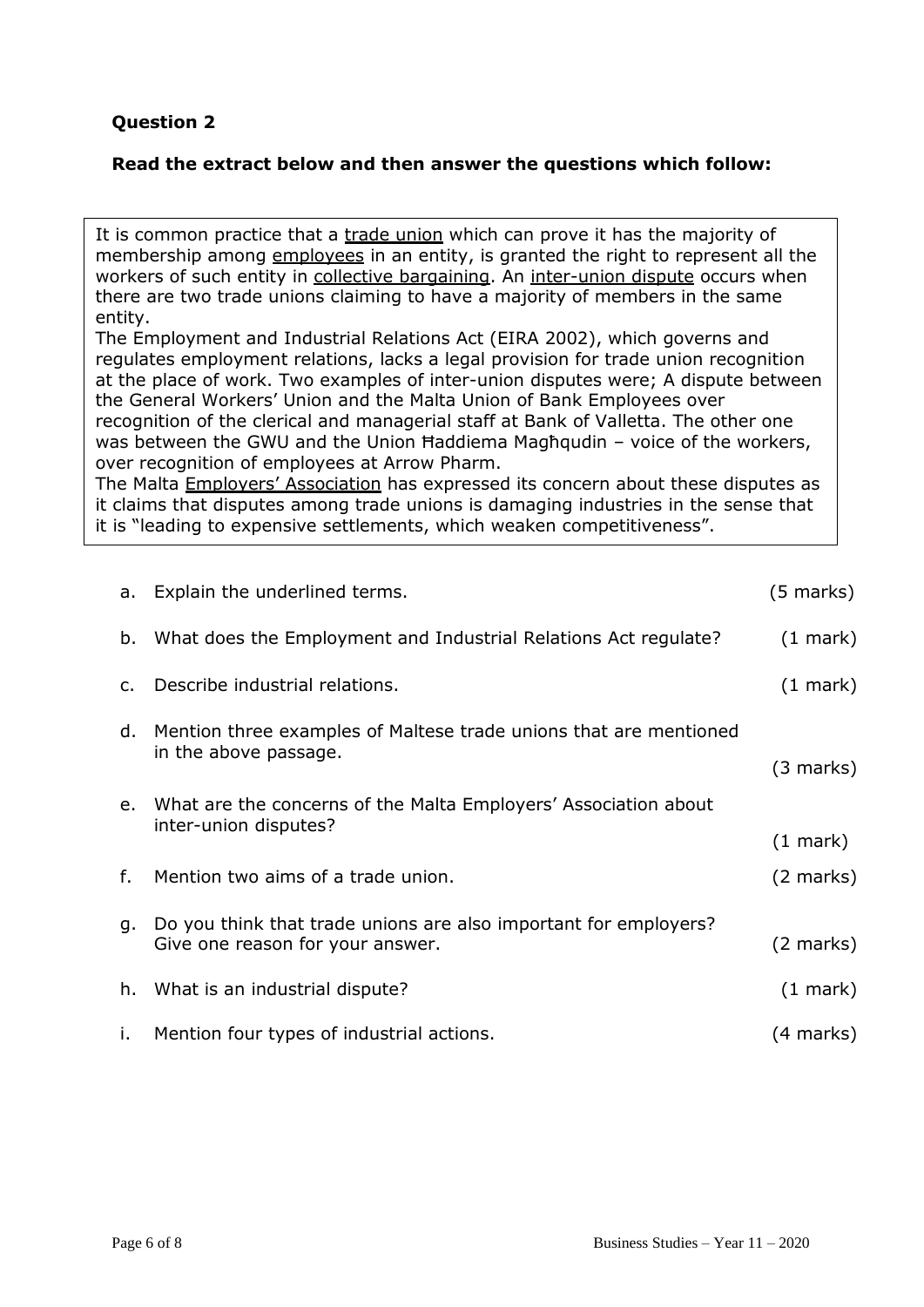## **Question 3**

### **Consider the following information and then answer the questions below:**

| <b>Rita Ellul</b><br><b>Statement of Profit or Loss (Income Statement)</b><br>for the year ended 31 December 2019 |         |           |
|-------------------------------------------------------------------------------------------------------------------|---------|-----------|
|                                                                                                                   | €       | €         |
| <b>Sales</b>                                                                                                      |         | 80,000    |
| Less Cost of Sales:                                                                                               |         |           |
| Opening Inventory                                                                                                 | 5,630   |           |
| Purchases                                                                                                         | 59,370  |           |
| Closing Inventory                                                                                                 | (5,000) | (60, 000) |
| Gross Profit                                                                                                      |         | А         |
| Less Expenses:                                                                                                    |         |           |
| Wages                                                                                                             | 7,560   |           |
| <b>Water and Electricity</b>                                                                                      | 2,300   |           |
| Rent                                                                                                              | 1,200   |           |
| <b>Repairs and Maintenance</b>                                                                                    | 940     | в         |
| <b>Net Profit</b>                                                                                                 |         | 8,000     |

#### **Rita Ellul Statement of Financial Position as at 31 December 2019**

|                            | €       |
|----------------------------|---------|
| <b>Non-Current Assets</b>  | 90,000  |
| <b>Current Assets</b>      | 30,000  |
|                            |         |
| Capital                    | 92,000  |
| Add Net profit             | 8,000   |
| Capital Employed           |         |
| <b>Current Liabilities</b> | 20,000  |
|                            | 120,000 |

a. Calculate the missing figures represented by the letters A, B, C and D. (4 marks)

|  |  | b. Identify two non-current assets and two current assets. | $(4$ marks) |
|--|--|------------------------------------------------------------|-------------|
|--|--|------------------------------------------------------------|-------------|

- c. Mention one non-current liability and one current liability. (2 marks)
- d. Give the formula for each of the following and calculate for Rita Ellul's business the: (show all workings)

| i. Gross Profit Margin         | $(2 \text{ marks})$ |
|--------------------------------|---------------------|
| ii. Net Profit Margin.         | $(2 \text{ marks})$ |
| iii. Current Ratio.            | $(2 \text{ marks})$ |
| iv. Acid Test Ratio.           | $(2 \text{ marks})$ |
| v. Return on Capital Employed. | $(2 \text{ marks})$ |